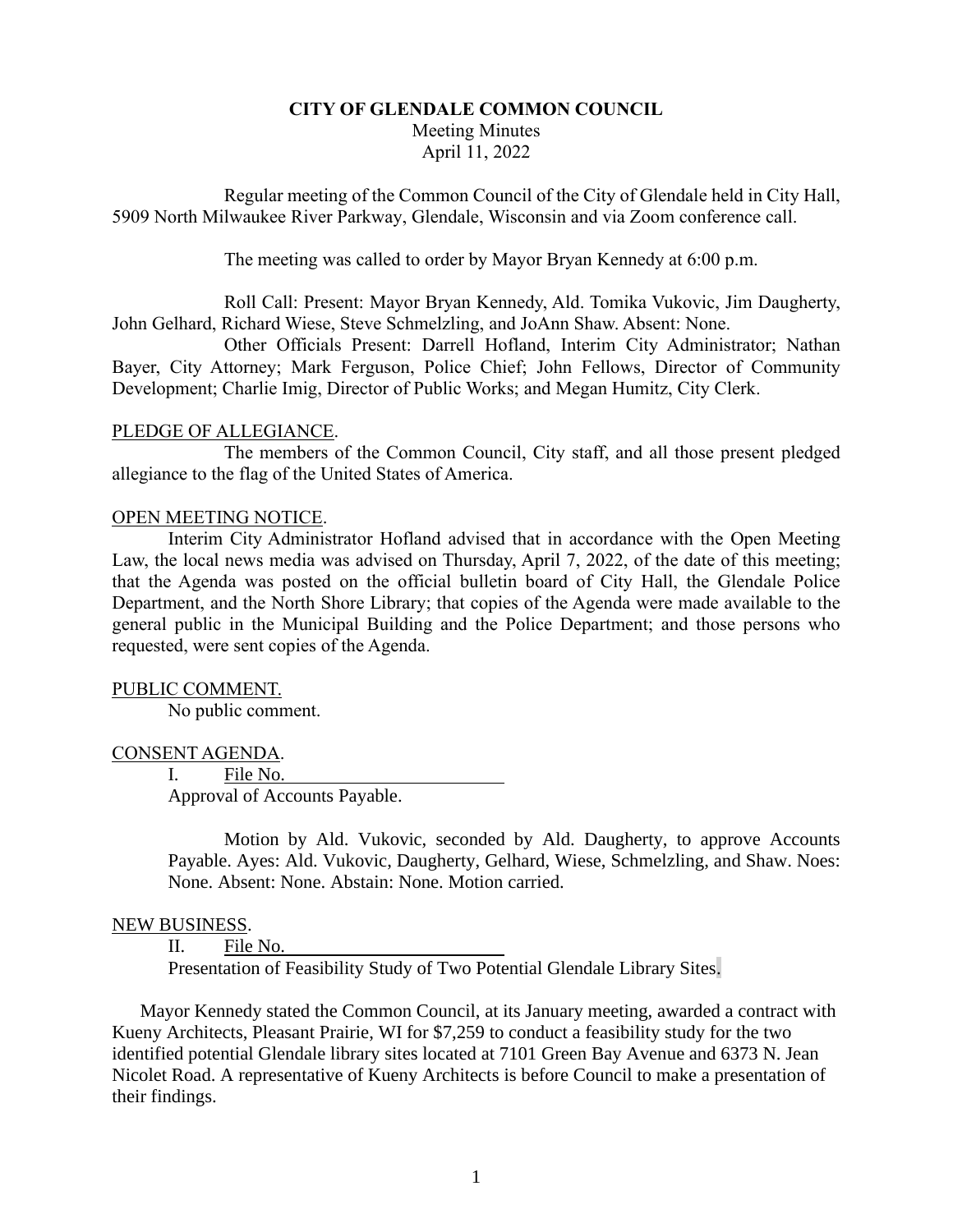Kueny Architects representative, Jon Wallenkamp, stated a high level review was provided of what has been completed over the past several months at 7101 N Green Bay Avenue and 6373 N Jean Nicolet Road. The square footage of both properties is very similar, with 7101 N Green Bay Avenue coming in at around 19,000 square feet and 6373 N Jean Nicolet Road coming in at around 18,000 square feet. Both facilities are three levels, and each has a lower level below grade with exposed windows. The 7101 N Green Bay Avenue property has no tax data collected, however Kueny will work to obtain that information. The property is currently being renovated by the owner, both interior and exterior. A visual was provided on what would go into the facility as a library and the potential layout; however, it has not been reviewed by library staff or a committee so it is entirely high level conceptual. In the structural review, there would be a wood frame with steel bar choice flooring. There was also imagery provided of the location of "before" and "after" progress of the renovations to date. The electrical system is older and would need to be redone, as well as the need for an additional of a sprinkler sytsem. The 6373 N Jean Nicolet Road property is a newer facility, but would structurally need the same improvements to sustain the weight of the collections. There are no advantages in one location versus the other based on the volume of pieces that could fit. Both facilities would require the same cost per square foot under renovations, which would be \$159-200 per square foot, and that would not include the cost to purchase the property, but does include the structural reinforcements to both floors. The total cost based on square footage for 7101 N Green Bay Avenue is approximately \$3.8 million, and the cost for 6373 N Jean Nicolet Road is approximately \$3.6 million in renovations.

Ald. Gelhard questioned what the cost would be to reinforce the flooring. Mr. Wallenkamp confirmed the price would be \$12 per suare foot, which would be required in an any area containing collections.

Mayor Kennedy stated based on previous recommendations of needing 25,000 square feet for a library, the entire building at either location would need to be utilized for a library. The 7101 N Green Bay Avenue site holds slightly more lot acreage and parking than the 6373 N Jean Nicolet site.

Interim Administrator Hofland added the best guess scenario would be the 7101 N Green Bay Avenue location would cost approximately \$5.35 million, while 6373 N Jean Nicolet Road would cost approximately \$6.6 million. For both sites, an additional \$1.5 million would be required to build a collection, plus another \$1 million for furniture, shelving, and necessities.

Mayor Kennedy provided a reminder that this item was for discussion only, as the City is currently in an agreement with Bayside. The Bayside library has begun breaking ground, and the group is in the midst of their fundraising process. The purpose of today's discussion is for information and data in case there is a need for referendum after June 30, 2022. At this time, the City is not in a position to spend up to \$10 million, and therefore this would require placement on the November ballot if the Bayside option did not happen.

This item was discussed for informational purposes only. No action was taken.

III. File No. Discussion and possible action on N. Jean Nicolet Road Lighting Project.

Charlie Imig stated WisDOT will be reconstructing the section of N. Jean Nicolet Road from W. Bender Road to north of W. Daphne Road starting in 2023 and in 2024. As part of this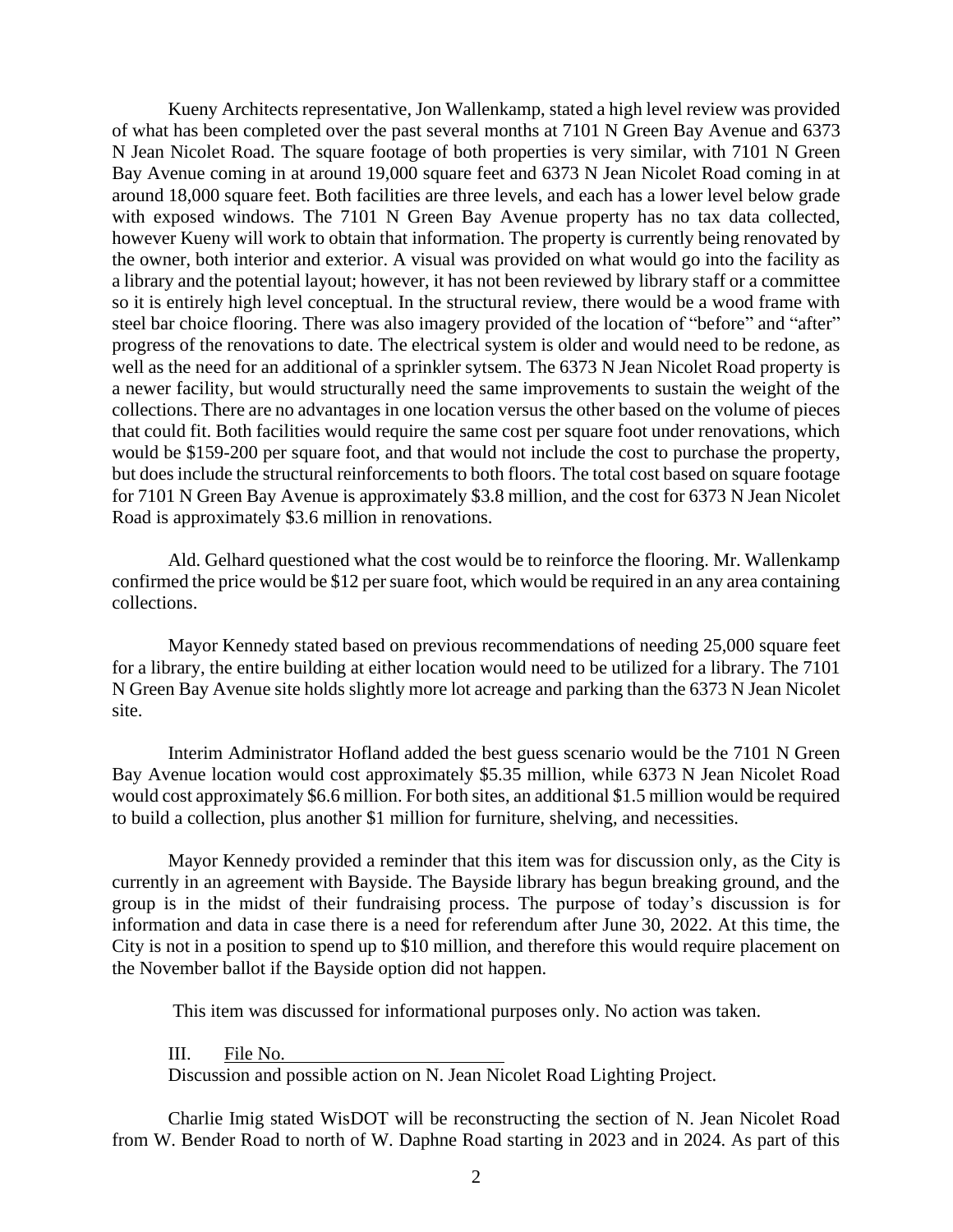project, WisDOT is proposing to construct several noise walls, including one on the west side of I-43, along N. Jean Nicolet Road, between W. Fairfield Court to N. Daphne Road. Additionally, the freeway lighting will be moved from the outside of the road limits to the median. Currently, N. Jean Nicolet Road does not have lighting from W. Bender Road, north to W. Green Tree Road. Any illumination along that street, currently, is spilled from the I-43 freeway lighting. Once WisDOT's lighting is moved to the median and the noise wall constructed, N. Jean Nicolet Road will become quite dark. This is a concern as the street is currently used by students walking and biking to Nicolet High School and by frequent vehicle traffic.

According to WisDOT officials, the section of N. Jean Nicolet Road from W. Brentwood Lane to north of W. Daphne Road will be constructed in 2024. If the lighting ends (or starts) at W. Brentwood Lane, it would all get constructed in 2024. The section of N. Jean Nicolet Road from W. Bender Road to W. Brentwood Lane will get constructed in the summer/fall of 2023. Depending on where the lighting starts (Fairfield Court or Brentwood Lane), some of it could get constructed in 2023. The WisDOT official further stated that their invoices typically lag construction by at least a couple of months. Since they are not funding any of the lighting and with N. Jean Nicolet Road being a local street, these costs would be 100 percent Glendale's responsibility.

Subsequently, Staff asked WisDOT to provide a cost estimate for the installation of lighting. Their lighting designer was able to put together estimates for the potential lighting. This section of N. Jean Nicolet Road from the UPRR bridge to N. Daphne Road is about 2200 feet long. If decorative lighting (Gardco – similar to W. Bender Road from N. Green Bay Avenue to N. Flint Road, which is the only other non-commercial location of decorative lighting) were installed, WisDOT estimates that it would be approximately \$175,000. Standard lighting (Cobra – similar to N. Port Washington Road, north of W. Daphne Road and what will be installed on N. Port Washington Road from the UPRR bridge north to W. Daphne Road as part of the I-43 North-South project) would be approximately \$150,000. This would include the photometric analysis, design, plan preparation, miscellaneous quantities and QA/QC.

Ald. Gelhard questioned why the decorative lighting used in other areas would not be used in this location since there is lots of traffic through N Jean Nicolet Road, and Mr. Imig stated the decorative lighting is currently only used on the main roads and W. Bender Road and the cobra lighting was chosen for consistency and price.

Ald. Wiese asked for clarification regarding the design of the decorative versus cobra lighting styles, and if the decorative lighting were chosen instead if it could be attached to the barrier wall. Mr. Imig stated the decorative lighting has more of a trombone shape, and the cobra lighting is shaped like a cobra with a curve that swoops downward. He would need to verify if the lights need to be standalone or could be attached, but believes they have to standalone. The WisDOT would go along with the City's decision, as we are paying for the option and they are simply installing it.

Ald. Daugherty questioned if the cost provided is an exact amount or an estimate. Mr. Imig clarified it is an estimated cost, as the prices can change because of supply issues and inflation.

Ald. Schmelzling questioned how the prices were determined. Mr. Imig stated he assumes the WisDOT put a bid out, and looked for a DBE as their first choice. The bid process is likely similar to ours, with a wider reach.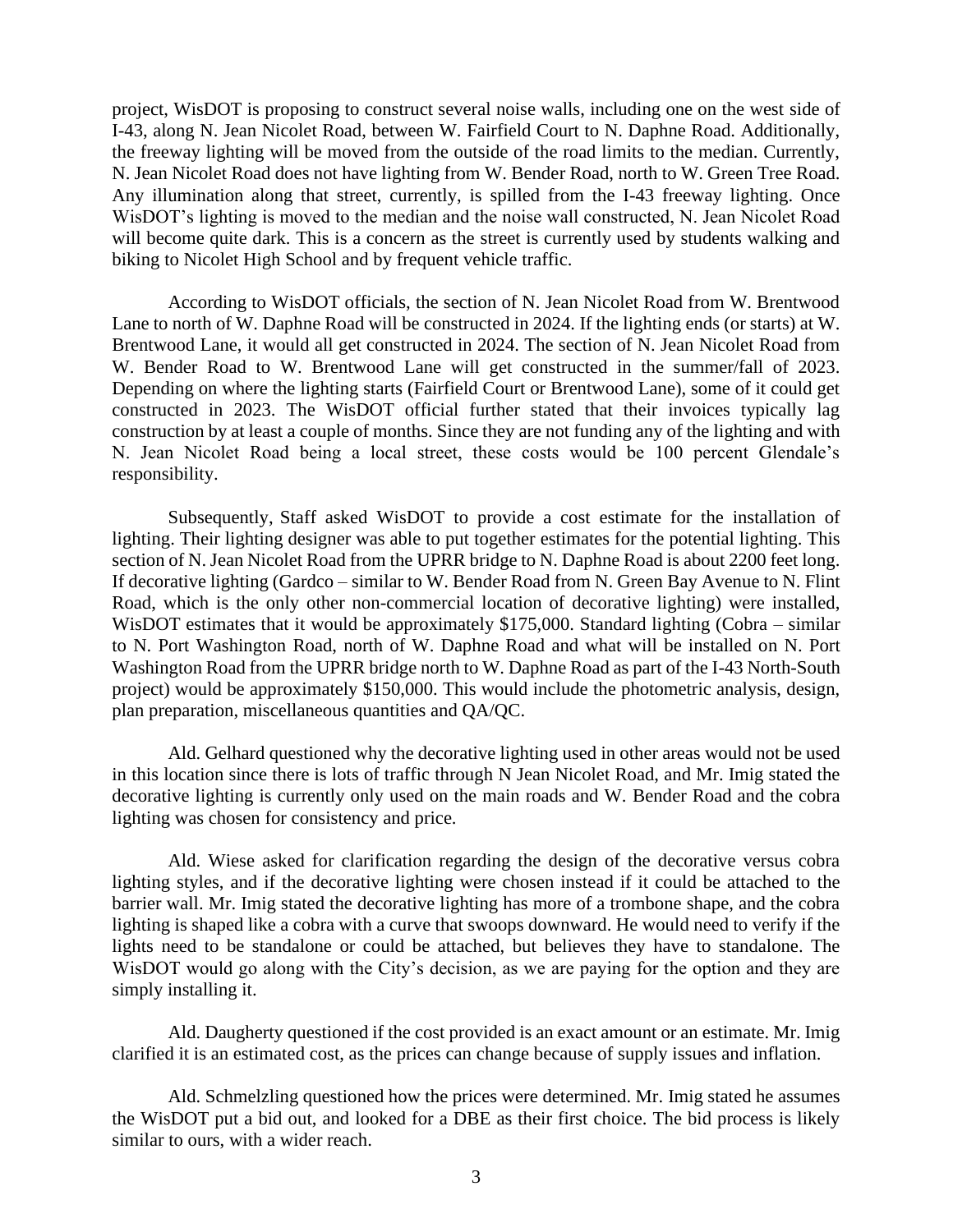Motion by Ald. Vukovic, seconded by Ald. Shaw, to approve installation of standard lighting along N. Jean Nicolet Road, from W. Fairfield Court to W. Daphne Road in 2024 as part of the Wisconsin Department of Transportation's (WisDOT) I-43) North-South Project, in the amount of \$150,000 and give direction to staff to include sufficient funding in the 2024 budget. Ayes: Ald. Vukovic, Daugherty, Gelhard, Wiese, Schmelzling, and Shaw. Noes: None. Absent: None. Abstain: None. Motion carried.

IV. File No.

Discussion and possible action on forming a committee to prepare for Glendale's 75<sup>th</sup> anniversary.

Mayor Kennedy stated in 2025, the City of Glendale will celebrate its 75th anniversary as a chartered city. In 2000, for the city's 50th anniversary, the Common Council established a committee to organize festivities for the 50th. That committee commissioned a book about Glendale and planned a multi-day carnival around the 4th of July, that became known as Glendale Days. It is time to establish a committee to begin plans for the 75th anniversary. While most plans will be finalized in 2024, some items may require several years of lead time to organize and develop.

Motion by Ald. Shaw, seconded by Ald. Daugherty, to approve establishment of a Glendale 75<sup>th</sup> Anniversary Committee, give direction to Mayor to bring forward in the coming month appointees to that committee, and give direction to City Administrator to assign staff assistance to the committee. Ayes: Ald. Vukovic, Daugherty, Gelhard, Wiese, Schmelzling, and Shaw. Noes: None. Absent: None. Abstain: None. Motion carried.

V. File No.

Discussion and possible action on No Mow May Conservation Initiative.

Mayor Kennedy stated No Mow May is a conservation initiative which encourages property owners to grow longer grass for the month of May, creating habitat and forage for early season pollinators. Under No Mow May, communities suspend the enforcement of their lawn and weed ordinances for the month, thus allowing property owners to delay lawn care as a way to promote pollinator-friendly habitat early in the growing season. Private property owners' participation is voluntary. Similar to other participating No Mow May municipalities, the City of Glendale can suspend mowing of grass on City-owned land. The City is currently under contract with a landscaping firm to mow and maintain the City's grass medians. However, the City can suspend mowing of grass on City-owned *park land* (excluding sports facilities/fields) in May.

Mr. Charlie Imig stated there is some concern regarding the City ordinance which requires lawns to kept under 8-inches. Mayor Kennedy questioned if we have any properties that would likely reach this height. Mr. Imig stated this year has been unusually cold; however, there have been years which have required mowing to begin as early as March, and other cities have seen lawns reach 18-inches in May. Additionally, it would need to be determined if parks, medians, and other City-owned areas would be included. Mayor Kennedy stated he would be open to Mr. Imig's suggestions, as we do not want to appear unkempt to visitors who are unaware of the initiative.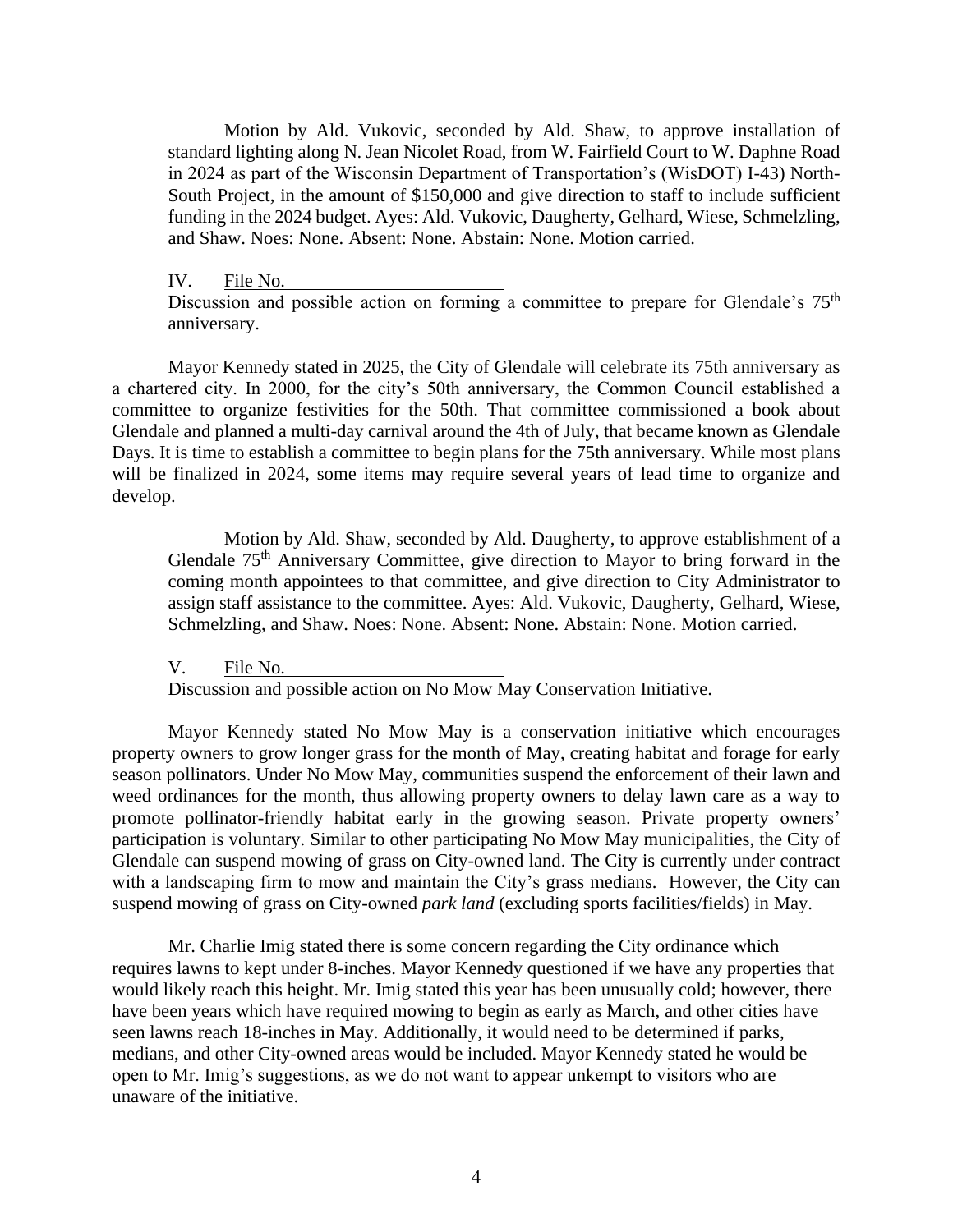Glendale resident Cheryl Maranto, 6563 N Crestwood Drive, stated she believes this initiatve would keep Glendale consistent with their record of being green and environmentally responsible, and appreciates its consideration by the Council.

Motion by Ald. Schmelzling to give direction to City staff to not enforce mowing requirements in May 2022 for those residents who wish to participate in No Mow May (with all properties in full compliance by June 7, 2022), and give direction to staff to develop a plan for citywide No Mow May implementation in 2023. Motion was not seconded, therefore motion failed.

Ald. Schmelzling stated if people are worried about the unkempt nature of the yards, it would be possible to amend the language of the motion to include only the rear yards or subject the motion to the other natural landscaping requirements under the City ordinance.

Ald. Daugherty and Ald. Vukovic voiced concern over not being well prepared for this initiative with only two weeks until May, and not having enough time to notify residents prior to the start, such as the newsletter. This would best be set for 2023, as opposed to rushing for 2022. Mayor Kennedy responded the City will still be maintaining the medians and parks for 2022, and based on the amended langauge residents would be subject to the same restrictions of natural landscaping. It would allow those residents who are familiar with the concept of No Mow May to participate without penalty.

Ald. Wiese questioned what residents would do with the potential excess amounts of grass clippings, as they are not allowed to place them at the curb in the current recycling program. Ald. Schmelzling suggested promoting use of clippings as mulch in gardens.

Ald. Daugherty questioned if Public Works would be required to do anything extra for enforcement. Mayor Kennedy and Mr. Imig stated there would be nothing additional required, as the City would still be maintaining their properties as usual, and residents would have to folllow the natural landscape rules of the ordinance which are very specific, and would only be allowed the mowing exception.

Motion by Ald. Schmelzling, seconded by Ald. Shaw, to give direction to City staff to not enforce mowing requirements in May 2022 for those residents who wish to participate in No Mow May (with all properties in full compliance by June 7, 2022) with amended language to subject residents to the other natural landscaping requirements under City ordinance, and give direction to staff to develop a plan for citywide No Mow May implementation in 2023. Ayes: Ald. Daugherty, Schmelzling, Shaw, and Mayor Kennedy. Noes: Ald. Vukovic, Gelhard, and Wiese. Absent: None. Abstain: None. Motion carried.

# VI. File No.

Discussion and possible action on the Creation of Associate Planner position and Assignment in Pay Grade Schedule.

Interim Administrator Hofland stated the City of Glendale is currently looking to recruit an Associate Planner in the Community Development Department. The prior employee in the Floodplain Manager/Associate Planner position who assisted in the Community Development Department had unspecified job duties, no formal job description, or specified wage scale/pay grade placement. Discussion between the Interim City Administrator, Community Development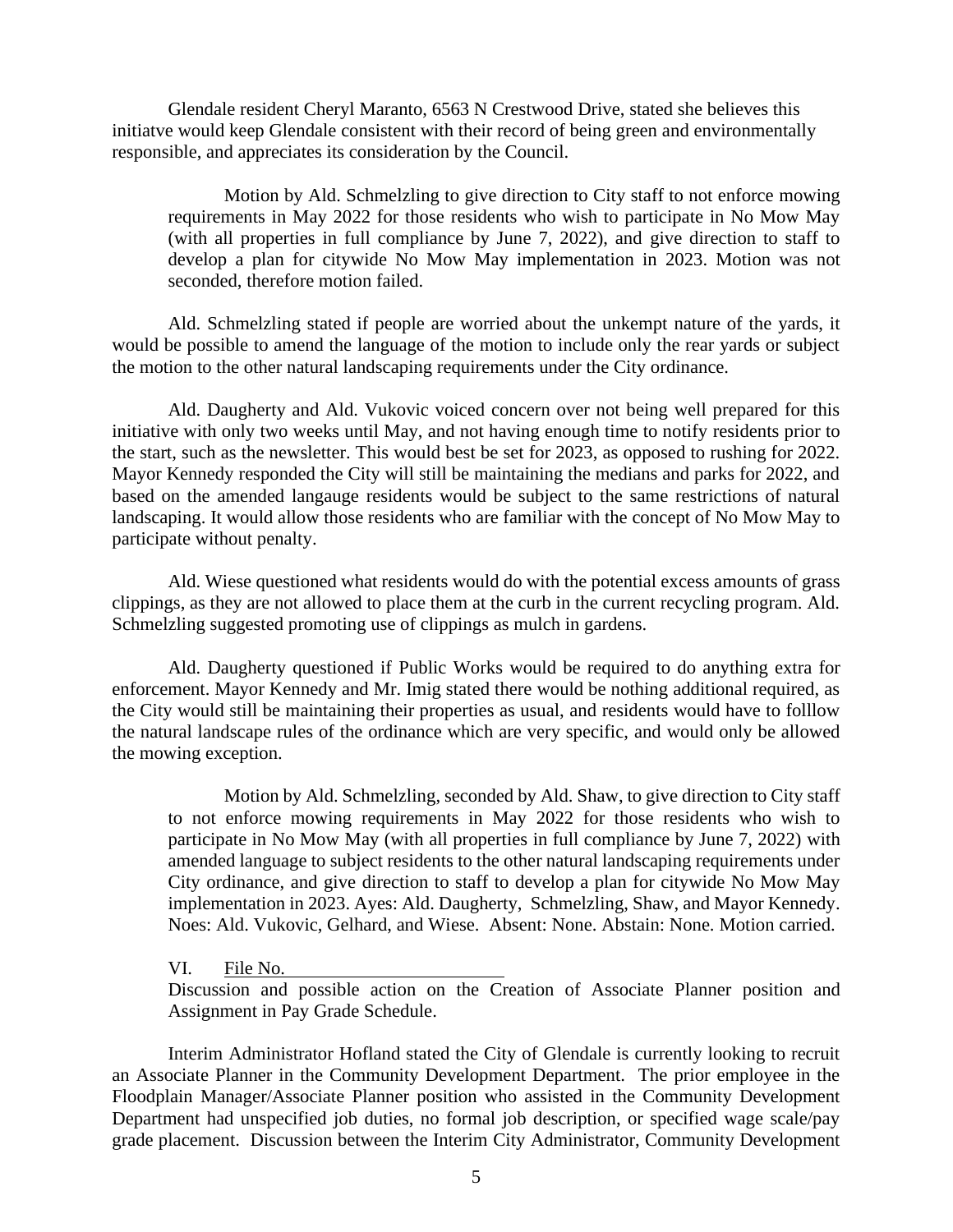Director, and Human Resources staff led to the creation of an Associate Planner job description with a non-exempt Pay Grade 3 assignment. The initial hiring pay range for Pay Grade 3 is \$22.74 - \$25.98 (Minimum – Step 6) per hour based on position expectations and candidate qualifications.

Motion by Ald. Wiese , seconded by Ald. Gelhard, to approve the Authorization of City of Glendale Associate Planner Job Description with position placement in Pay Grade 3 of Salary Schedule. Ayes: Ald. Vukovic, Daugherty, Gelhard, Wiese, Schmelzling, and Shaw. Noes: None. Absent: None. Abstain: None. Motion carried.

VII. File No.

Review and Approval of Classification Structure and Wage Scale for Seasonal Positions.

Interim Administrator Hofland stated the City of Glendale currently staffs the following seasonal positions with the following rate of pay: Election Inspector - \$12.36 per hour, Chief Inspector - \$15.45 per hour, Department of Public Works Seasonal Laborer - \$13.00 per hour start with \$0.25 per year increase, Park Concession Seasonal Laborer - \$13.00 per hour with \$0.25 per year increase. In effort to recruit candidates and retain seasonal staff, it is essential to create a Classification Structure and Wage Scale for seasonal positions. The Wage Scale also includes future step increases for employees who are employed with the city for more than one year. The fiscal impact in 2022 for the recommended wage increases is as follows for three affected departmental budgets: City Clerk \$7,265, Public Works Roadside Maintenance \$1,700, Special Revenue Fund REM Community Park -\$1,082. The 2022 impact to the City Clerk's budget is reflective of four planned elections. In "odd" number calendar years, the number of elections is typically two. Staff will present at a future Council meeting a budget amendment to transfer \$7,265 from General Fund - Contingency to General Fund – City Clerk budget. For the shortfall of \$1,700 in the General Fund – Public Work (Roadside Maintenance) budget, this amount will be offset by the payroll reduction of \$9,138 due to a position vacancy in the General Fund – Public Works (Streets and Alley Maintenance) budget.

Motion by Ald. Vukovic, seconded by Ald. Gelhard, to approve the Authorization of a Classification Structure and Wage Scale with annual step increases for Seasonal Positions. Ayes: Ald. Vukovic, Daugherty, Gelhard, Wiese, Schmelzling, and Shaw. Noes: None. Absent: None. Abstain: None. Motion carried.

VIII. File No. Discussion and possible action on 2021 Annual Report

Interim Administrator Hofland stated the 2021 Annual Report was provided. Upon Council approval, the report will be posted on the website with past annual reports. It will also be distributed to all committee and commission members.

Motion by Ald. Daugherty, seconded by Ald. Schmelzlingd, to approve the Filing of 2021 Annual Report. Ayes: Ald. Vukovic, Daugherty, Gelhard, Wiese, Schmelzling, and Shaw. Noes: None. Absent: None. Abstain: None. Motion carried.

IX. File No.

Update on Complaint by Dawn Earle (Manchester Village Condos), 2450 W. Good Hope Road, Unit #49.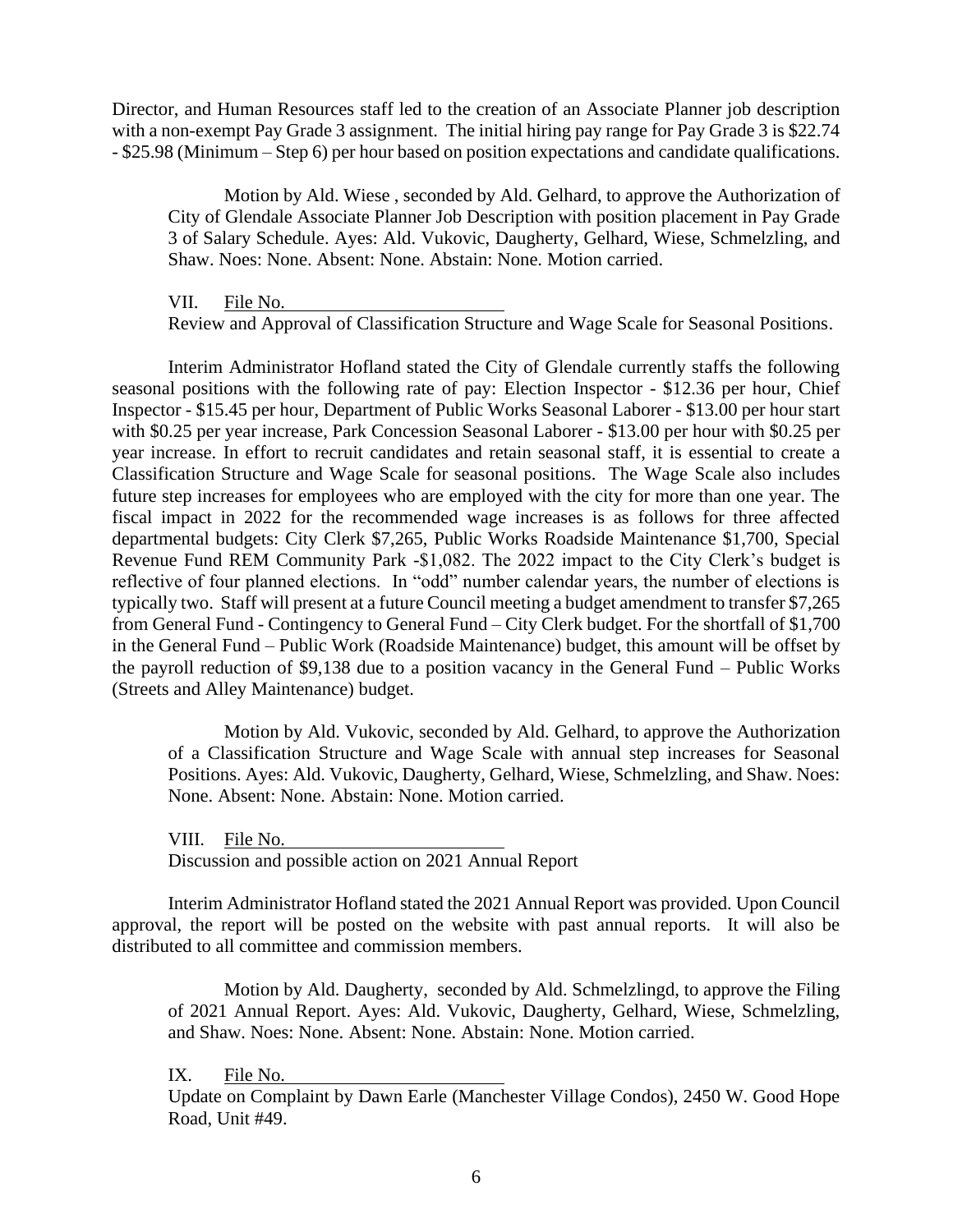Discussion and possible action on Unfair Housing Code for Assignment of "Duly Authorized Reprsentative" consistent with Section 15.3.5.

City Attorney Bayer stated the week of March 28, the City of Glendale received an informal complaint by Dawn Earle, 2450 W. Good Hope Road, Unit #49, Glendale, WI. Her complaint involves a decision by Manchester Village Condo Board to remove a recently installed limestone path. Ms. Earle contends that the existing limestone path constitutes an accommodation to benefit her disability. City Attorney Nathan Bayer conducted some preliminary research on this matter last week including a discussion with Ms. Earle, as well as the attorney for the Condo Association. Counsel for the Association indicated that his client had absolutely no issue with the limestone path and was content to leave it in place. However, the Association was compelled to remove the path as the result of a lawsuit filed by another resident at Manchester Village, who sought an injunction to have it removed. Mr. Bayer's preliminary findings are that this is most likely a civil matter between the parties.

Per Section 15.3 of the Code of Ordinances, it identifies that "any person aggrieved by any unlawful practice prohibited by the Chapter may file a complaint with the Common Council within thirty (30) days after the aggrieved person becomes aware of the alleged unlawful practice and no event more than sixty (60) days after the alleged unlawful practice has occurred. The Common Council or duly authorized representative shall receive each complaint and attempt to resolve each complaint. Failure to achieve a resolution acceptable to both parties and compliance with this Chapter shall cause the Common Council to forward the complaint and findings to appropriate state and federal agencies." In order to expedite the City's ability to respond timely to a resident's official complaint, the recommendation is that Common Council officially delegate to the City Attorney, its responsibility to receive and attempt to resolve fair housing complaints.

Ald. Vukovic questioned if someone needs to be an attorney to serve as a duly authorized representative, since the City is currently paying its attorney an hourly fee as opposed to the prior attorney on retainer. Attorney Bayer confirmed this is correct, the representatives job is to reach out to the parties and determine if things can amicably be resolved or if a decision can be changed or altered, and if the parties are not interested or do not wish to accommodate, the representative will provide information to the appropriate state or federal agency and the complaint would be formally coming from the City instead of an individual. Mayor Kennedy added that the City would be paying anyone else to do this process, and no one else has the capacity to do so with the knowledge base of the attorney. This is the first occurrence of a fair housing complaint in at least 16 years. Attorney Bayer stated that no matter who would be serving as the representative, an attorney would be needed to assist in determining if a formal complaint would be needed and a referral needs to be made.

Ald. Gelhard questioned if could this be a public accomodation case. Attorney Bayer stated he has not reviewed all facts of the case and does not want to make a guess. He has so far only assisted staff with responding to the ordinance and referring to Council, but it is a possibility.

Ald. Wiese questioned if it would be advisable to include the aldermanic representative from the district on the actions related to this going forward. Mayor Kennedy confirmed Ald. Bailey will be included on the process as it develops.

Motion by Ald. Shaw, seconded by Ald. Wiese, to approve the Appointment of City Attorney Nathan Bayer as "duly authorized representative" per Section 15.3.5 to receive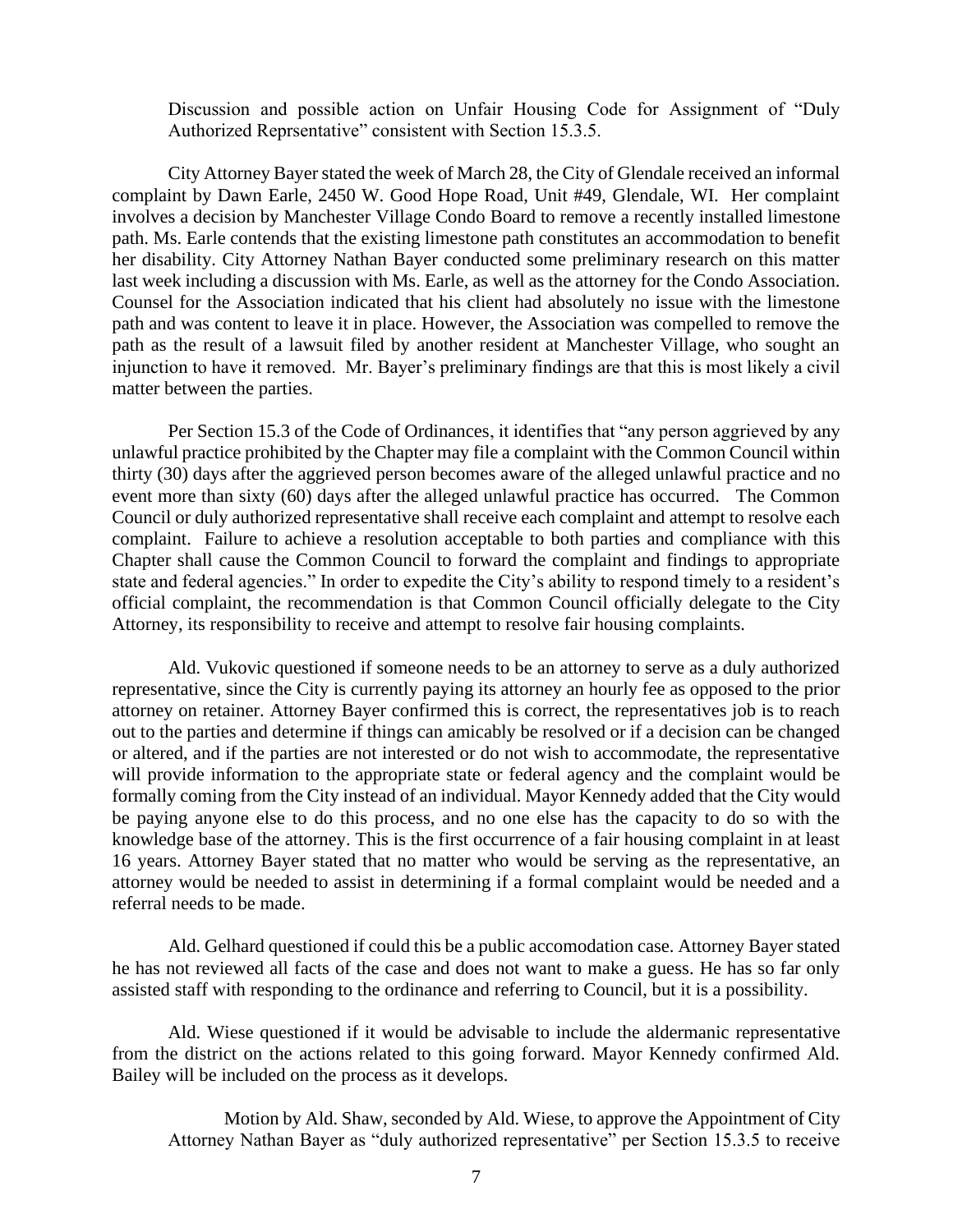and attempt to resolve fair housing complaints. Ayes: Ald. Daugherty, Gelhard, Wiese, Schmelzling, and Shaw. Noes: None. Absent: None. Abstain: Ald. Vukovic. Motion carried.

XI. File No.

Discussion and possible action on Contract Addendum No. 1 – Installation/Abandonment of Vapor Points and Site Maintenance at Bender Road Landfill.

Mr. Charlie Imig stated on May 24, 2021, the Council approved contracting with GZA GeoEnvironmental, Inc. (GZA) for a three-year contract as a consultant for environmental services related to the Bender Road Landfill. Recently, elevated methane values were reported at the Bender Road Landfill, through semiannual sampling by GZA. Subsequently, GZA is presenting a revised Contract Addendum No. 1 to their May 6, 2021 Proposal for Services. This revised scope of work includes the installation of vapor points VP‐7 and VP‐34, assessment and abandonment of historic vapor points VP-11 and VP-12, and routine site maintenance.

The semi-annual June 2021 methane monitoring conducted by GZA identified elevated levels of methane and the lower explosive level (LEL) above the NR 507.22 limits outside of the known limits of filling. Elevated LELs were reported in gas monitoring wells GM‐4R and GM‐8. To further delineate the extent of methane gas, the location of gas monitoring well GM‐13AR was installed on January 18, 2022, to replace the former location of GM‐13A. The January 2022 followup gas monitoring of the newly installed GM‐13AR reported a lower LEL at 2%. Continued monitoring will be conducted at GM‐13AR to further evaluate the methane conditions. Due to the reported elevated LELs at the landfill, GZA conducted a site inspection to determine the condition of vapor points that are installed along the existing vapor trench on the south side of Bender Road. During the inspection, vapor point VP-7 was not located, which was reported to have been installed west of GM-8. The location of VP-7 would allow for venting of methane gas before the gas migrates south of Bender Road and potentially migrating within existing buildings. Based on the elevated methane reported recently in GM‐8 and GM‐4R, VP‐7 and an additional vapor point should be installed to provide additional venting of the methane.

The fee for the Contract Addendum No. 1 is \$21,300. The scope of this service is not budgeted.

Ald. Wiese questioned if VP-7 was installed but cannot be found, is there not a way to back charge for the previous work that was done but doesn't exist. Mr. Imig stated it was installed; however, it was not reinstalled with the road maintenance project. Therefore, he recommends going forward with the new installation and moving forward on the project.

Ald. Schmelzling questioned how this is monitored to ensure the project does not escalate beyond the original scope, as well as why the venting option was chosen as opposed to another route. Heidi Woelfel, GZA representative, stated GZA reached out to three subcontractors to get pricing on the project. One vendor is no longer in business, one had elevated pricing, and the third is a landfill drilling company out of Sun Prairie who is familiar with the project area. The cost is based on having to stop traffic and place barriers, as the work area is narrow in the right-of-way. In addition, the site is a mature landfill, so all the gas has been released and the process of going through additional infrastructure work and costs for other options, which would not provide much return, did not provide any benefit over the venting option.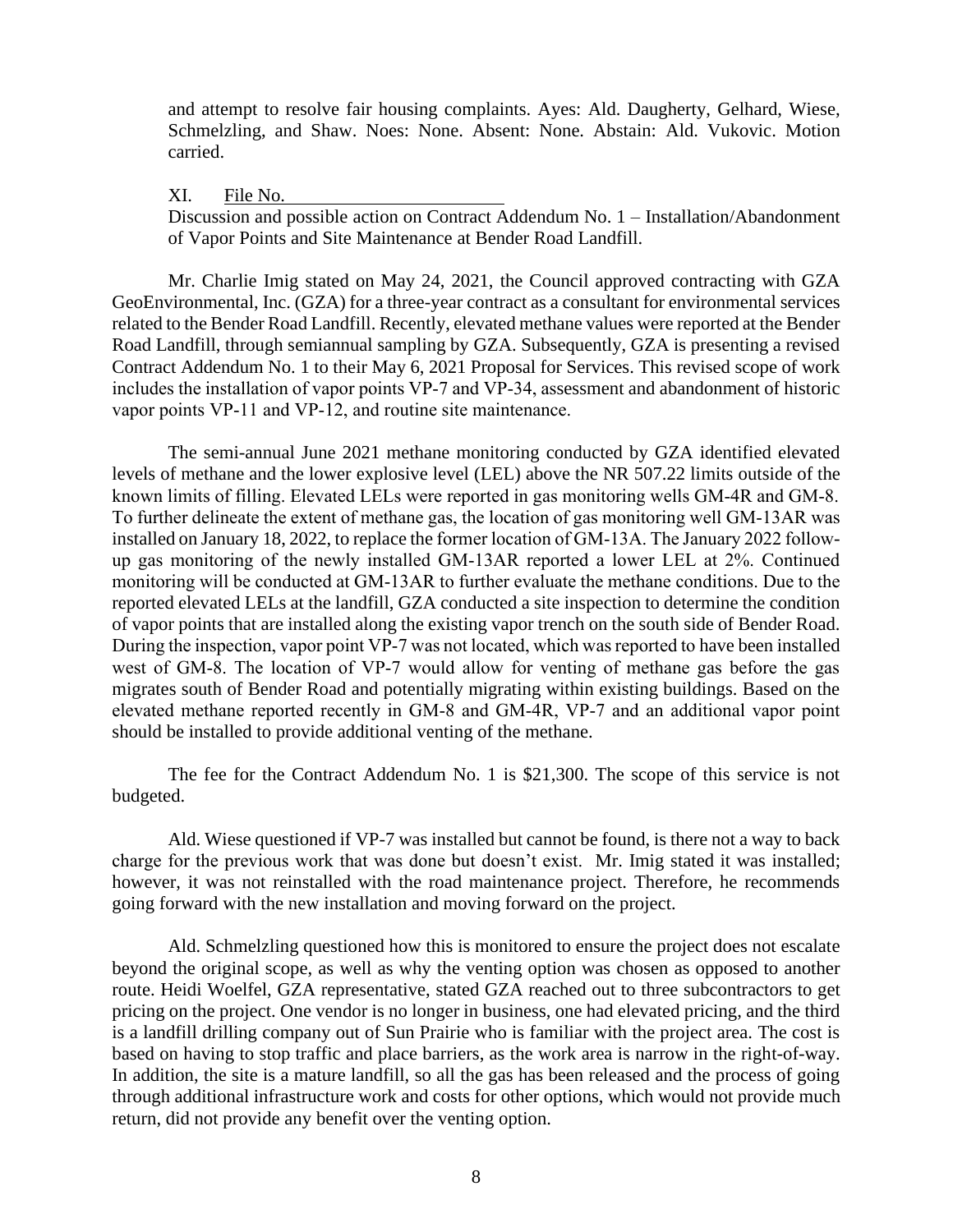Motion by Ald. Wiese, seconded by Ald. Daugherty, to approve the contract Addendum No. 1 Installation/Abandonment of Vapor Points and Site Maintenance Bender Road with the City's Environmental Consultant GZA GeoEnvironmental, Inc., Brookfield, WI in the amount of \$21,300. Ayes: Ald. Vukovic, Daugherty, Gelhard, Wiese, Schmelzling, and Shaw. Noes: None. Absent: None. Abstain: None. Motion carried.

XII. File No.

Discussion and possible action to replace fixtures for the Veterans Memorial at Maslowski Park.

Mr. Charlie Imig stated the lighting at the Veteran's Memorial in Richard E. Maslowski Park has begun to fail. Staff has already replaced five of the seven inground lights that illuminate the stone columns. Additionally, one of the three in-ground United States flagpole lights were also replaced in 2020. Fortunately, the previous repairs were accomplished under the warranty. Unfortunately, the current failures are no longer covered under warranty. From what is understood, the lights have been subjected to moisture, since they are placed at grade level. The replacement fixtures addressed this issue through a better seal. Of course, with freeze and thaw, as well as other environmental factors, nothing is guaranteed. The purchased of the replacement fixtures is not budgeted. Subsequently, staff has solicited quotes for the replacement fixtures, including labor.

Staff reached out to three electricians and only two responded. The two quotes were received, reviewed and tabulated for the replacement of inoperative lighting at the Veteran's Memorial in Richard E. Maslowski Park, as well have one spare fixture on hand for any future failures. Upon confirmation of the quotes, Hurt Electric, Inc. was the low bid for this project at \$14,920. Outdoor Lighting Construction Co., Inc. provided a bid of \$15,642. The quotes include three rectangular fixtures, one round fixture, labor and an estimated freight cost. There is a minimum ten-week lead time for the fixtures. Additionally, Hurt Electric is listed as a Disadvantaged Business Enterprise (DBE).

Ald. Gelhard raised concern over the relatively new age of the lights and the possibility of having an ongoing expense related to failing lights. Mr. Imig stated he hopes the lights are not an ongoing expense, but it is hard to tell. The first set was an issue with the gaskets on the lenses and were under the five-year warranty; however, the warranty period has now expired. If the City switches to another set, it would be an additional expense for rewiring or would be a mismatched set.

Ald. Shaw requested clarification if it is the same lights that keep failing. Mr. Imig stated it is the last two lights that have not been replaced that have now started to fail. If the lights all begin to fail again, a new plan will need to be set and the lighting revisited.

Motion by Ald. Wiese, seconded by Ald. Shaw, to approve the contract for the replacement of inoperable lighting fixtures at the Veteran's Memorial in Richard E. Maslowski Park with Hurt Electric, Inc., Wauwatosa, WI in the amount of \$14,920. Ayes: Ald. Vukovic, Daugherty, Gelhard, Wiese, Schmelzling, and Shaw. Noes: None. Absent: None. Abstain: None. Motion carried.

XIII. File No.

Review and Approval of Encroachment Permit with WE Energies for City of Glendale Community Garden for the Period of May 1, 2022 through April 30, 2027.